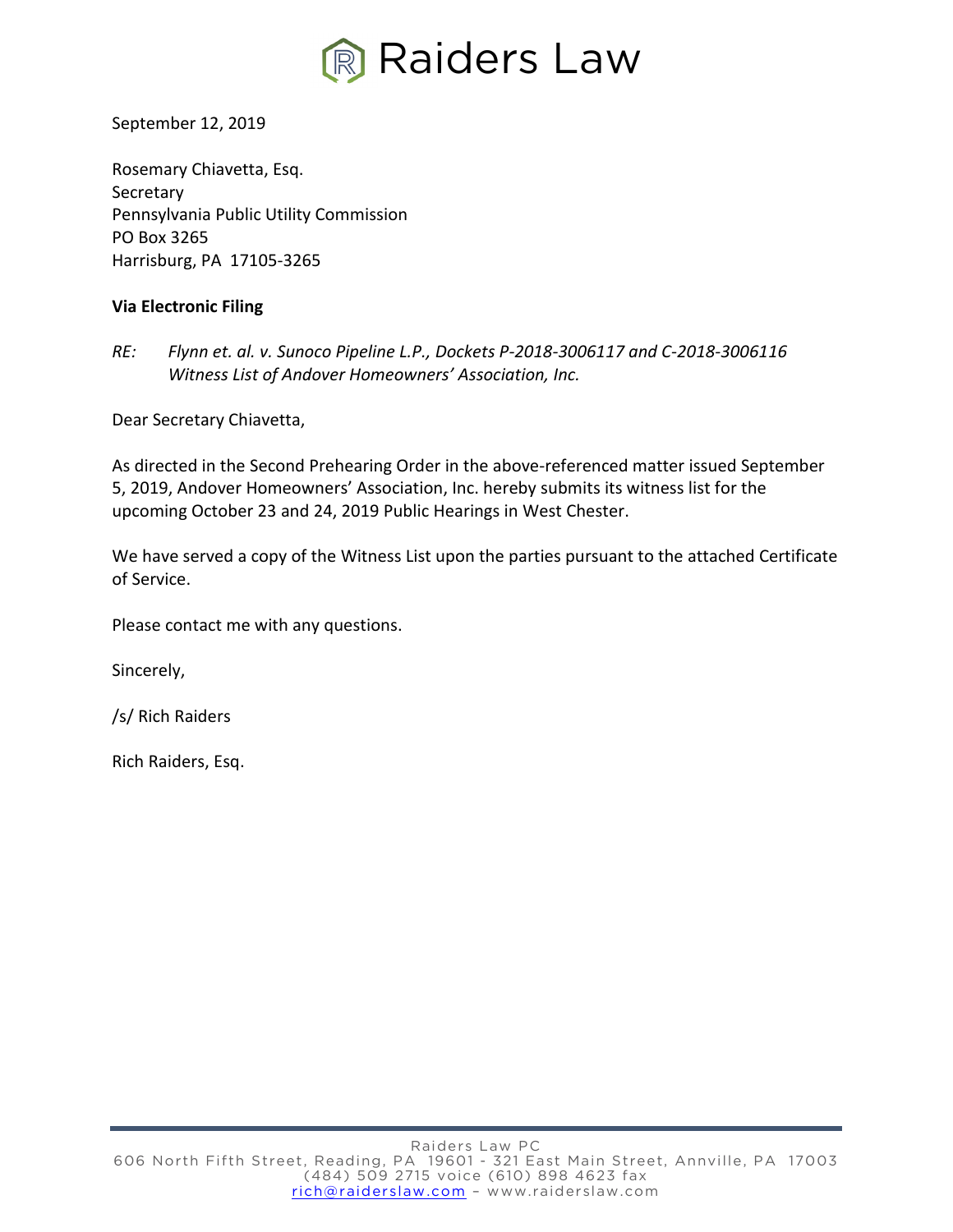#### **BEFORE THE PENNSYLVANIA PUBLIC UTILITY COMMISSION**

| Meghan Flynn, Rosemary Fuller, Michael Walsh, Nancy Harkins, : |                |
|----------------------------------------------------------------|----------------|
| Gerald McMulle, Caroline Hughes and Melissa Haines             | C-2018-3006116 |
|                                                                | P-2018-3006117 |
| v.                                                             |                |
|                                                                |                |
| Sunoco Pipeline, L.P.                                          |                |

#### **PROPOSED LAY WITNESS LIST OF ANDOVER HOMEOWNERS' ASSOCIATION, INC.**

Pursuant to the Second Prehearing Order of September 5, 2019, Intervenor, Andover Homeowners' Association, Inc. ("Association"), has identified the following individual as a potential lay witness who may testify at the Public Utility Commission ("Commission") hearings scheduled for October 23 and 24, 2019 in this matter. The Association may amend this list as necessary if new subject areas for testimony arise.

Eric Friedman, 2 Fallbrook Lane, Glen Mills, PA 19342 is the President of the Association. As the President, he is responsible for the oversight of the Association's property, which includes several acres of open space conveyed for the enjoyment of the Association's Members. Approximately three (3) of these acres are encumbered by Sunoco Pipeline L.P. ("Sunoco"), respondent here, for operation of four (4) hazardous liquids pipelines. Sunoco is constructing additional valve sites on Association property for the Mariner East 2/2X project, co-located adjacent to the existing Mariner East 1 valve site on Association property.

Denise McCarthy, 17 Hadley Lane, Glen Mills, PA 19342 is a homeowner in the Association. Ms. McCarthy will testify to the impacts of the pipeline. Ms. McCarthy will also testify to her knowledge of what to do if an emergency situation would occur because of the pipeline.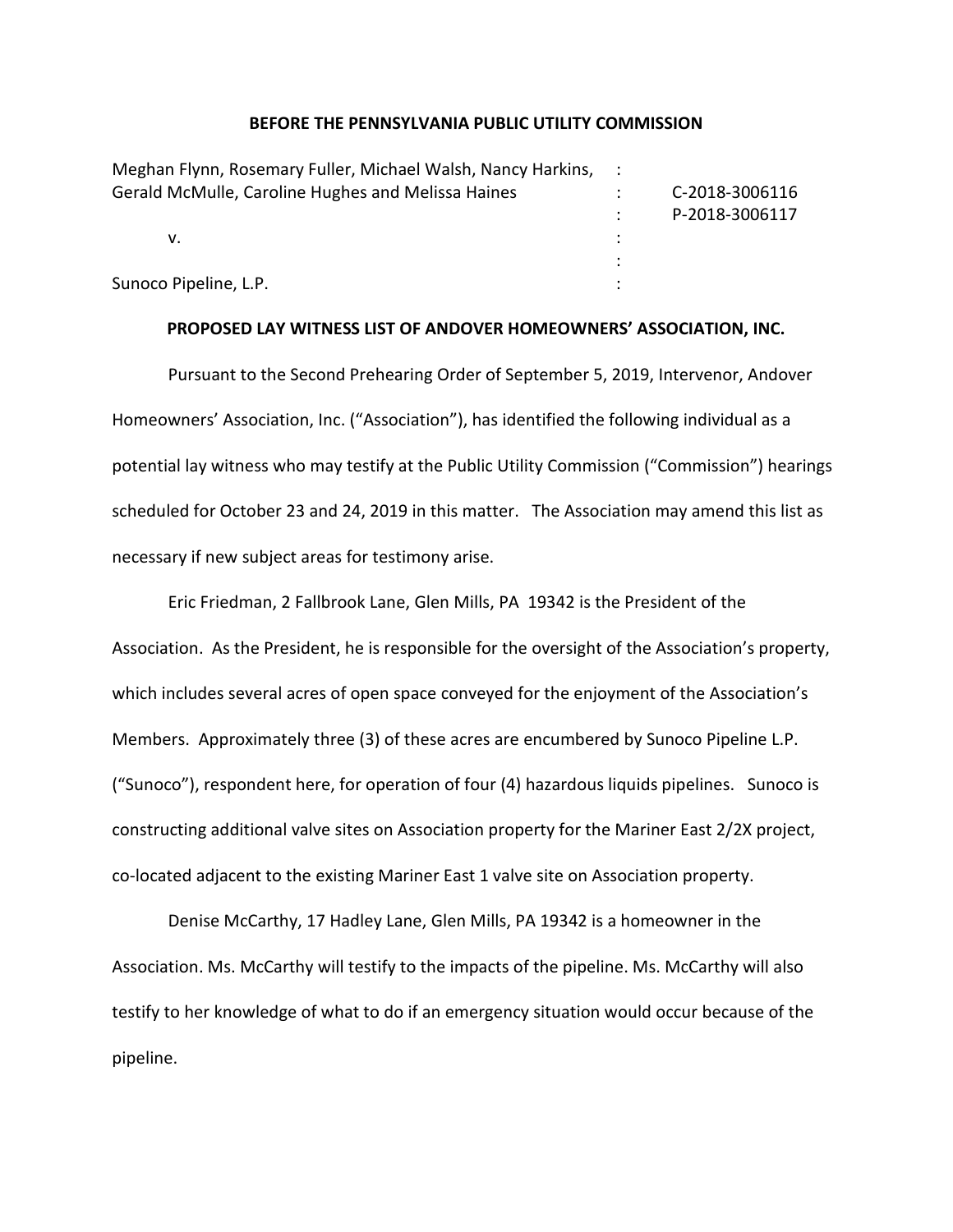Mr. Friedman is also identified as a lay witness for the complainants in this matter, and will testify on behalf of Flynn et.al. on matters identified in complainants' filing. For the Association, Mr. Friedman will testify to the impacts of highly volatile liquid transportation, including pipeline and valve site issues, within the context of the Association, its Members, its neighbors and other stakeholders in the immediate vicinity of Association property and within the potential "blast zone" of any such incident. Mr. Friedman will also testify about the local land use, the Association's, its Members', and his understanding of the current Public Awareness Program for the pipelines crossing Association property, and his understanding of potential impacts to Association Members in the event of a pipeline incident. Mr. Friedman will also testify about the work done to date by the Association on a public notification system. Mr. Friedman will also testify about Andover home sales before and after Sunoco.

Association and complainant counsel are coordinating Mr. Friedman's testimony to avoid cumulative testimony.

Respectfully Submitted,

Date: September 12, 2019 /s/ Rich Raiders, Esq.

Richard A. Raiders, Esq. Raiders Law PC 606 North 5th Street Reading, PA 19601 484 509 2715 voice 610 898 4623 fax [rich@raiderslaw.com](mailto:rich@raiderslaw.com) Attorney for Intervenor Andover Homeowners' Association, Inc.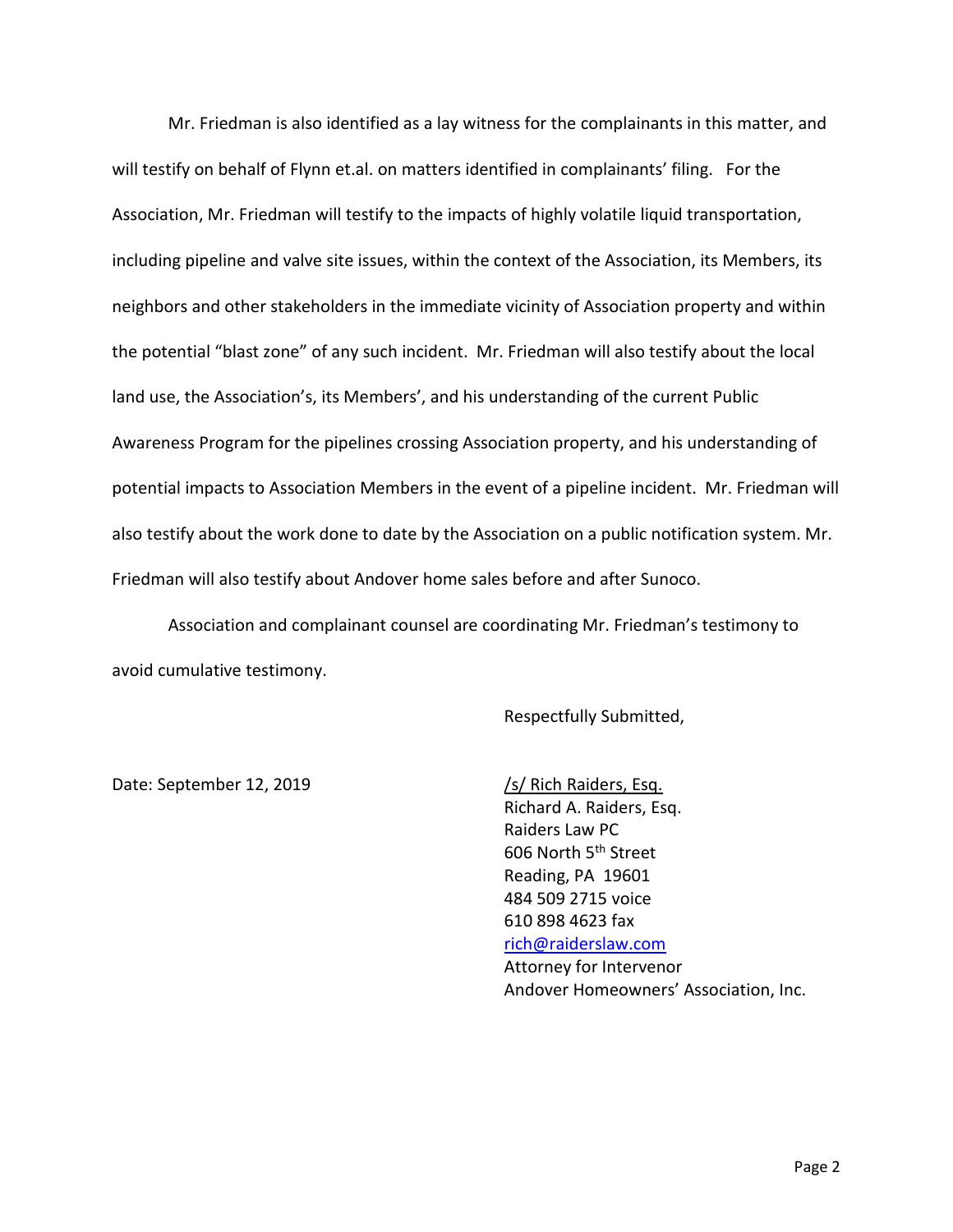# C-2018-3006116 et. al.- MEGHAN FLYNN et. al. v. SUNOCO PIPELINE LP

### (Revised 9/3/19)

MICHAEL BOMSTEIN ESQUIRE PINNOLA & BOMSTEIN SUITE 2126 LAND TITLE BUILDING 100 SOUTH BROAD STREET PHILADELPHIA PA 19110 215.592.8383 Accepts E-Service

Representing Complainants

MEGHAN FLYNN 212 LUNDGREN ROAD LENNI PA 19052 **Complainant** 

ROSEMARY FULLER 226 VALLEY ROAD MEDIA PA 19063 610.358.1262 Accepts E-Service **Complainant** 

MICHAEL WALSH 12 HADLEY LANE GLEN MILLS PA 19342 **Complainant** 

NANCY HARKINS 1521 WOODLAND RD WEST CHESTER PA 19382 484.678.9612 Accepts E-Service

**Complainant** 

GERALD MCMULLEN 200 HILLSIDE DRIVE EXTON PA 19341 **Complainant** 

CAROLINE HUGHES 1101 AMALFI DRIVE WEST CHESTER PA 19380 484.883.1156 Accepts E-Service

MELISSA HAINES 176 RONALD ROAD ASTON PA 19014 **Complainant** 

CURTIS STAMBAUGH ASSISTANT GENERAL COUNSEL SUNOCO PIPELINE LP 212 N THIRD STREET SUITE 201 HARRISBURG PA 17101 717.236.1731 Accepts E-Service

Representing Sunoco Pipeline LP

NEIL S WITKES ESQUIRE ROBERT D FOX ESQUIRE DIANA A SILVA ESQUIRE MANKO, GOLD, KATCHER & FOX LLP 401 CITY AVENUE VALA CYNWYD PA 19004 484.430.2314 484.430.2312 484.430.2347 Accepts E-Service Representing Sunoco Pipeline LP

THOMAS J SNISCAK ESQUIRE HAWKE MCKEON AND SNISCAK LLP 100 N TENTH STREET HARRISBURG PA 17101 717.236.1300 Accepts E-Service

Representing Sunoco Pipeline LP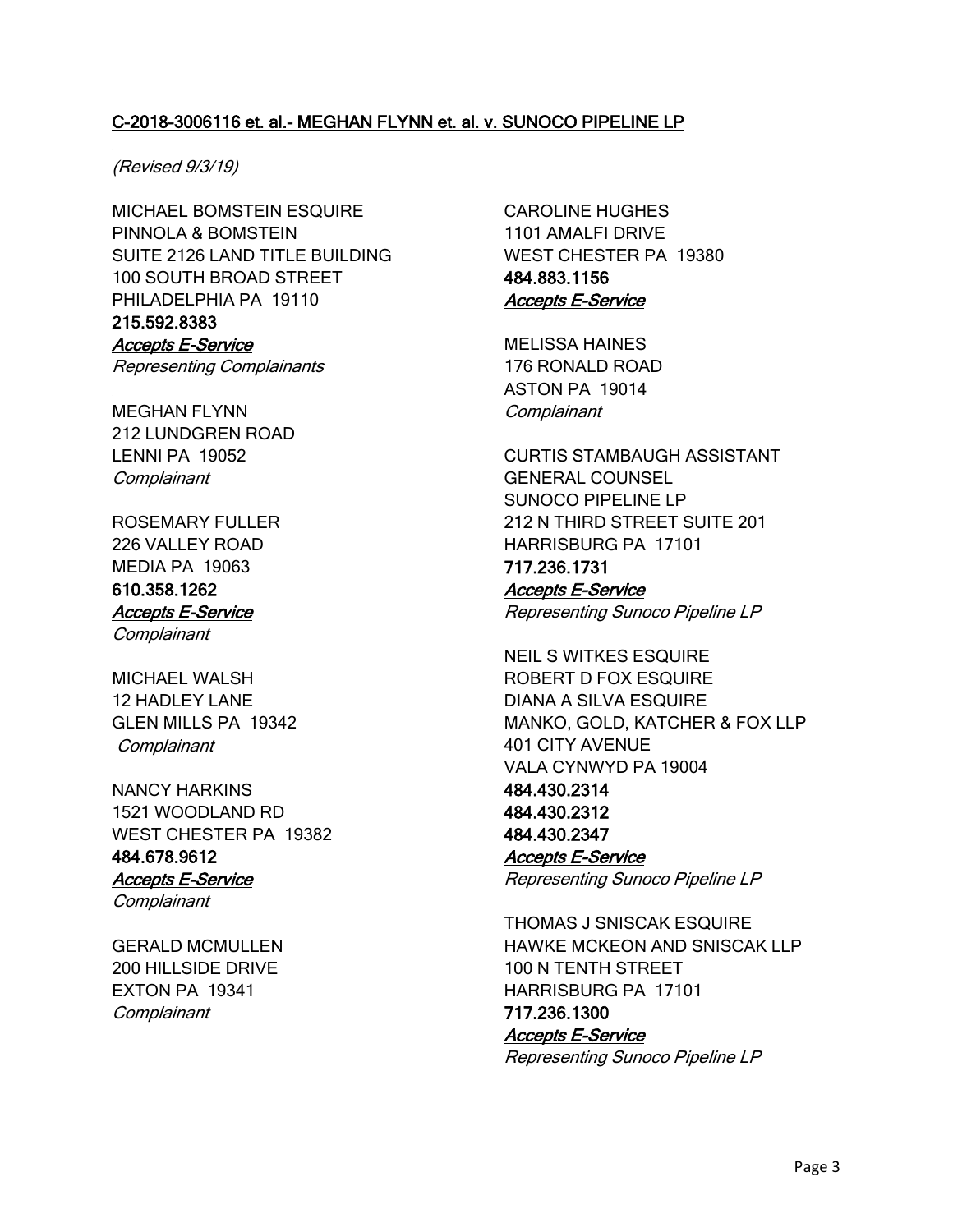RICH RAIDERS ESQUIRE 606 NORTH 5TH STREET READING PA 19601 484.509.2715

Accepts E-Service

Representing Intervenor Andover Homeowners' Association Inc.

ANTHONY D KANAGY ESQUIRE GARRET P LENT ESQUIRE POST & SCHELL PC 17 N SECOND ST 12TH FL HARRISBURG PA 17101-1601 717.612.6034

## Accepts E-Service

Representing Intervenor Range Resources Appalachia

ERIN MCDOWELL ESQUIRE 3000 TOWN CENTER BLVD

CANONSBURG PA 15317 725.754.5352

Representing Intervenor Range Resources Appalachia

LEAH ROTENBERG ESQUIRE MAYS CONNARD & ROTENBERG LLP 1235 PENN AVE SUITE 202 WYOMISSING PA 19610

610.400.0481 Accepts E-Service

Representing Intervenor Twins Valley School District

MARGARET A MORRIS ESQUIRE REGER RIZZO & DARNALL 2929 ARCH STREET 13TH FLOOR PHILADELPHIA PA 19104

#### 215.495.6524 Accepts E-Service

Representing Intervenor East Goshen **Township** 

VINCENT MATTHEW POMPO ESQUIRE LAMB MCERLANE PC 24 EAST MARKET ST PO BOX 565 WEST CHESTER PA 19381

#### 610.701.4411 Accepts E-Service

Representing Intervenor West Whiteland **Township** 

MARK L FREED ESQUIRE JOANNA WALDRON ESQUIRE CURTIN & HEEFNER LLP DOYLESTOWN COMMERCE CENTER 2005 S EASTON ROAD SUITE 100 DOYLESTOWN PA 18901 267.898.0570

# Accepts E-Service

Representing Intervenor Uwchlan Township

JAMES R FLANDREAU PAUL FLANDREAU & BERGER LLP 320 WEST FRONT ST MEDIA PA 19063 610.565.4750

# Accepts E-Service

Representing Intervenor Middletown **Township** 

PATRICIA BISWANGER ESQUIRE PATRICIA BISWANGER 217 NORTH MONROE STREET MEDIA PA 19063 610.608.0687

# Accepts E-Service

Representing Intervenor County of Delaware